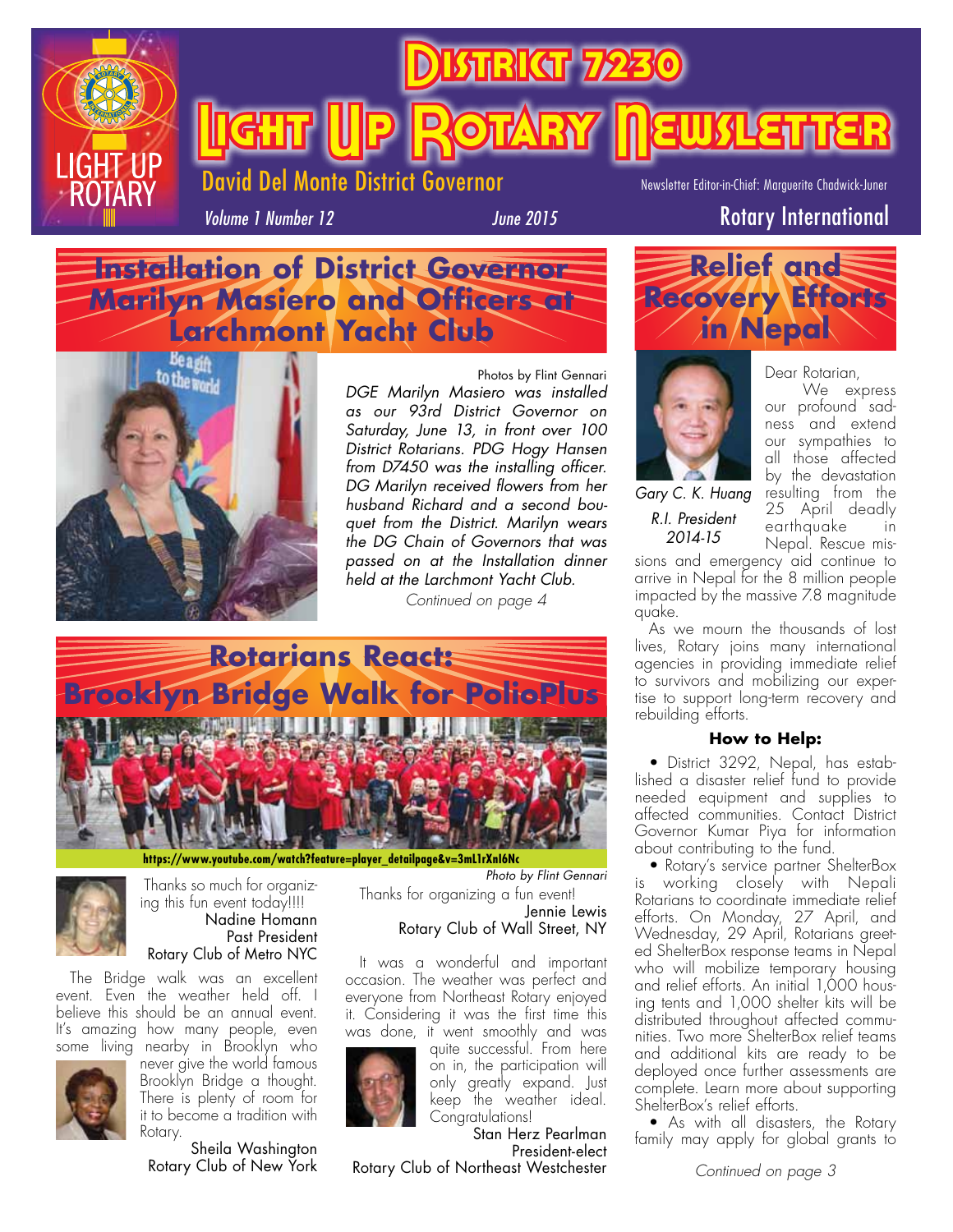

Photo by Nellie Estevez

On May 1, 2015, The Rotary Club *in New Springville.* of Inwood, Manhattan, partnered in thier 4th annual "Green and Clean for Earth and Us" project with Principal Ms. Leon, administration, staff, and hundreds of students from I.S. 52, Manhattan and the Louis Cabrera, Youth Service Program Manager of Inwood Community Services, Inc. This part of the event was their "Parade Up Broadway" from Dyckman to Isham St. Pictured u-turning at Isham St. are Master of Ceremony Rotarians Flora Holderbaum, Carole Guss Mulligan, and Marcia Annenberg. followed by NYC Councilmember Ydanis Rodriguez, the I.S. 52 Tigers Band, hundreds of I.S. 52 students carrying about 100 original poster artworks on this years theme: Need Earth? These posters had been submitted in the Rotary Awards Contest for Best Art and Song. Participants in the parade were escorted by many community friends, 34th Precinct NYPD officers and commander Deputy Inspector Chris Morello as they raised awareness of their cause throughout the community before proceeding to their Assembly Speeches and Presentations at I.S. 52.

"The more clearly we can focus our attention on the wonders and realities of the universe about us, the less taste we shall have for destruction."

Rachel Carson

# **Ecology Day 2015: A Look at Alternative Energy**



Photo courtesy of MaryLee Montalvo *Photo of participants, staffers from PS 8 and members of the Staten Island Rotary during the Ecology Day 2014 program held in the Staten Island Mall* 

Alternative forms of energy will take the spotlight during this year's Ecology Day, scheduled for May 16 in the Staten Island Mall, New Springville.

The 24th annual event, which will run from 11 a.m. to 3 p.m., will have the theme "Power it Up! - Alternative Forms of Energy," which is aimed at exploring options outside traditional forms of energy.

"We are looking for kids to look at when the power goes out what other options there are for alternative forms of energy, it could be solar or different types of fuel," said Linda Baran, president and CEO of the Staten Island

Chamber of Commerce, president of the Staten Island Rotary and Ecology Day chairperson.

The annual event has been funded, coordinated and hosted by the Staten Island Rotary since its inception. It will showcase exhibits from 40 schools, community-based organizations and nonprofit groups.

Consolidated Edison is again serving as underwriter. General Growth Properties, which operates the Staten Island Mall, is providing tables, chairs, a public address system and a stage.

Applications are available for beautification grants. Only those participating in Ecology Day will be eligible to apply for the grants, which are funded by Con Edison.

Any local non-for-profits or organizations that have programs related to conservation and are interested in participating should contact Ms. Baran; space is limited.

The next Ecology Day Planning Committee meeting is April 30 at PS 58 at 4:15 p.m. Planning meetings are open to teachers involved in science programs in Staten Island schools and local non-profit organizations.

For more information, contact Ms. Baran at 718-727-1900 or via email at *lbaran@sichamber.com*.

# **NEW Rotary Gets It in Gear for Earth Week Cleanup**



*Members of the Northeast Westhchester Rotary volunteered to clean Route 138 in Somers NY on April 18 in celebration of Earth Week. Pictured in top photo(l. to r.): John Katzenstein, Steve Ucko, Crystal Keets, and Pat Miller. Bottom photo (l. to r.): John Katzenstein, and Doug Abdelnour.*

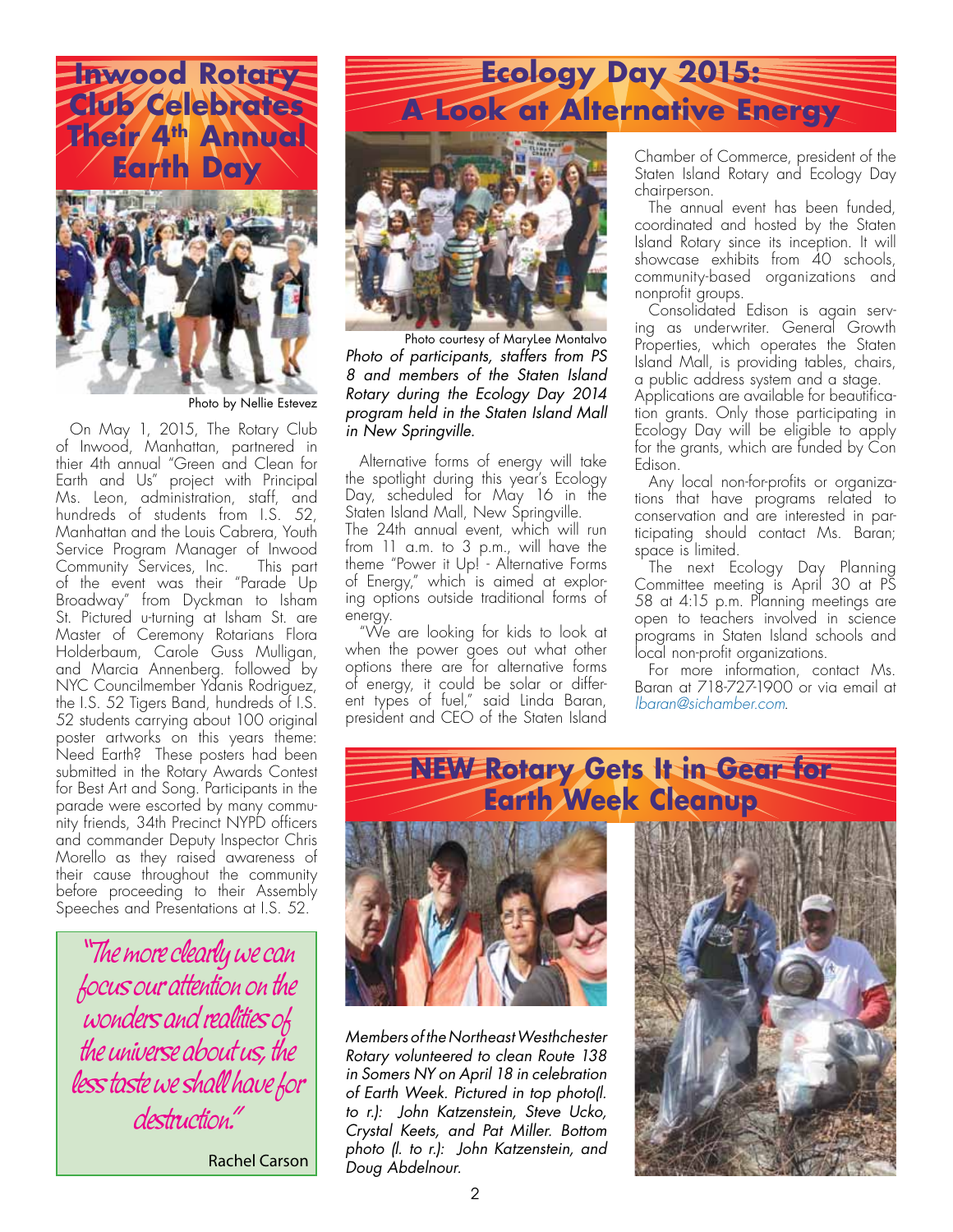# White Plains Golf **Outing a Ball of Fun**



What an absolutely gorgeous day we had on May 4th, when the Rotary Club of White Plains held its golf fundraiser at the Westchester Hills in White Plains. A great time was had by all, especially the SheGolfers, who for the most had never been on a golf course. We were positioned so that we would not get in the way of the "real" golfers. Some of us had beginners luck, getting a hole in one (during putting, ha!). We can now take on those who dared to isolate us. The golf outing was followed by cocktail/dinner. We had great conversations, fellowship, friendships, new and old, and good food.



support long-term recovery efforts in Nepal. Once immediate health, safety, and relief efforts have been addressed, work with local Nepali Rotary members and their international partners to develop projects within Rotary's six areas of focus.

Monitor the announcements section of My Rotary for more information as it becomes available and do not hesitate to contact *relief@rotary.org* with any questions.

Our thoughts are with our Nepali neighbors during this difficult time. Thank you for continuing to Light Up Rotary through your compassion and generosity.

> Yours in Rotary, Gary C. K. Huang 2014-15 RI President

# **Staten Island Rotary Has Much to Celebrate**



Photos by Fint Gennari

*Staten Island Rotarian and 36 year member of the Rotary Club of Staten Island was recognized by his club and the District for his service to Rotary and the community. John was nominated at Rotarian of the Year.*



PDG Helen Reisler, PP Rotary Club of New York, and RI Alt Rep to the United Nations, was keynote speaker at the Euro-Mun Conference in Maastricht Holland. She presented to 600 university students who came from many different countries. She sat in on various student sessions that simulated the actual United Nations, such as The Security Council, Global Compact, The Crisis Committee, etc.

Helen believes there is hope for World Peace and Understanding if it starts with the young and is dedicated to inspiring those who still have open minds.



*Thank you Loretta Cauldwell (photo above) from WBLDC for being our guest speaker and welcome to new member, Rob Nixon (photo beow).*





*Seated (l. to r.): Heather Miller, Nick Wolff, Loucks Committee Member Dan Woodard. Seated front l-r Don Sharp, Charlie Norris, Mary Rahe, Harry Bright.*

 Since the mid 1970's the Rotary Club of White Plains has volunteered with the Glenn D. Loucks Memorial Games held at the White Plains High School. The three day event is regarded as one of the top high school meets in the United States RCWP Members and the Club's Foundation also provide financial contributions. On Friday, May 8, 2015, a group of us cut, chopped, served, and cleaned. What a team we were! What coordination! What choreography! There were throngs of athletes, a never ending line. We worked and toiled and then we sang the Rotary song. Service Above Self!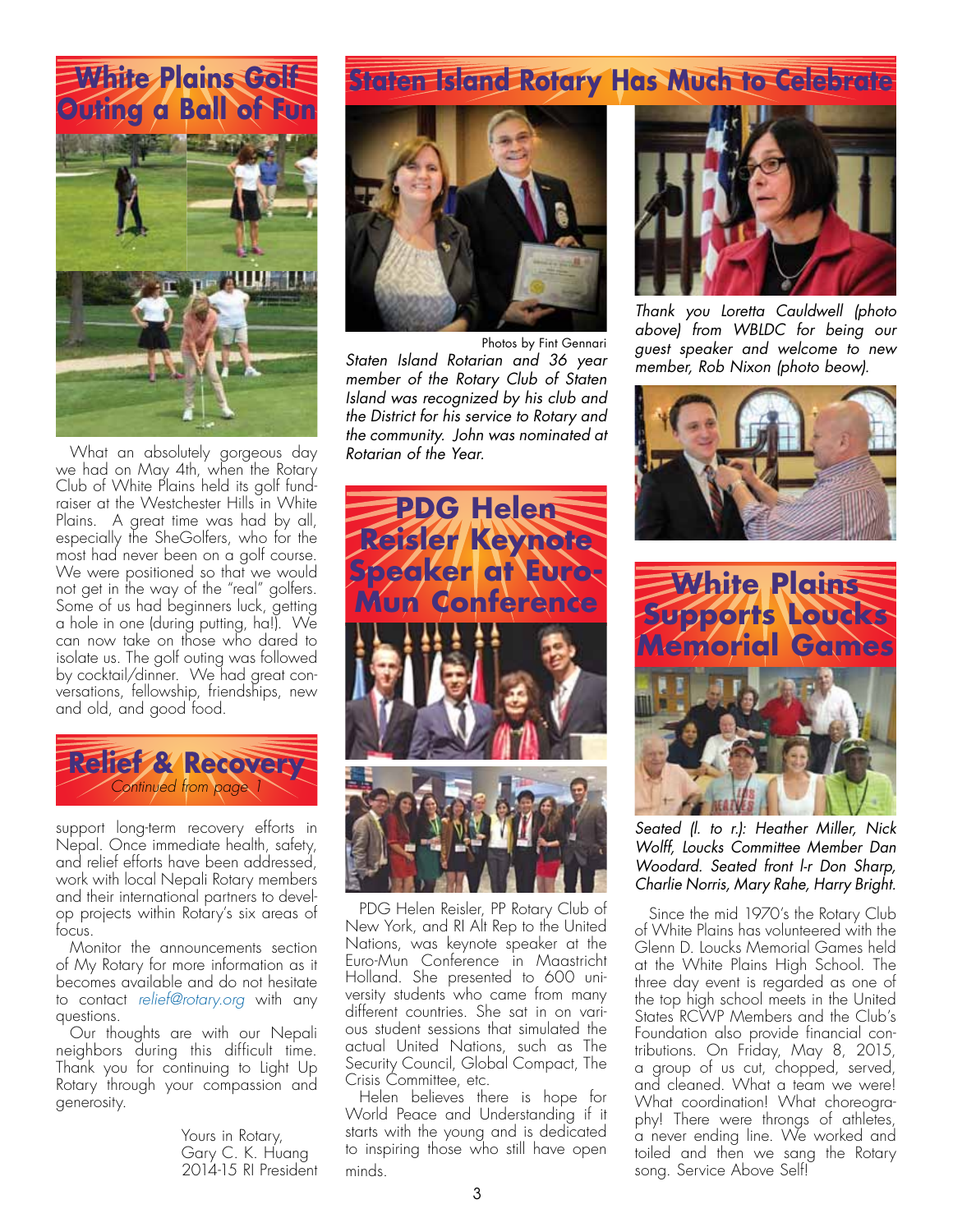



*Marilyn Masiero with PDG Hogie Hansen from District 7450 in Pennsylvania*



*Some of the Officers and Chairs who were installed along with Marilyn.*

The sun shone on incoming District Governor Marilyn Masiero and her Officers and Chairs for their Installation for the 2015-16 Rotary year at Larchmont Yacht Club.

The delicious dinner was preceded by a lovely cocktail hour on the veranda where everyone enjoyed socializing before getting down to the serious business at hand.

PDG Hoagie Hanson conducted the installation ceremony as cooling breezes propelled sailboats across the panoramic view and swept across Rotarians and friends on the covered patio.

Marilyn spoke about her vision and hopes for her Rotary year. She is inspired by the 2015-16 Theme, "Be a Gift to the World" and fully intends to live up to that standard.

The evening was capped off with entertainment by a fantastic á capella group, "Magic Touch".

## of Channel Cummings, a college bound Senior from Fredrick Douglass Academy. She is not only a strong student but a

person who genuinely cares about the welfare of others. As it has become a long standing tradition the Rotary Club of New York wishes to put emphasis on such young upcoming students who shine within their community. Our Scholar of the month receives a \$250 check and an engraved plaque noting the occasion.

honored the outstanding achievements

The photo shows Channel Cummings with President Rick Martin and Chair of the Scholars Committee Chris Coscia.





Even my skeptical husband thoroughly enjoyed having Rotarians from Turkey as house guests! We felt as if we had known Arif and Akay Soylem for

*Taylor Eskew*

years. We now have real friends in Izmir, Turkey. We have visited Turkey several times so the question was, what would this add to our experience of that country? We got to ask all kinds of questions about the history and politics of Turkey and have thoughtful conversations. We got to ask questions about being a Muslim. Soon we will go there to visit and our experience of the country will not be just the historical and cultural experience, there will be a depth. Turkey is populated by real people who have jobs like ours and lives like ours. We are richer for the experience and have Rotary to thank. Isn't this the key to world peace?

 Taylor Eskew President Rotary Club of Chinatown Visit *[www.Rotary7230.org](http://www.Rotary7230.org)* for more details.

**Relocating Members... We'll Miss You!**

 Bert, Stan & Mariam Schwarz are relocating to the Dallas area to be near grandchildren. Mariam and Stan were members of the Northeast Westchester Club, Best wishes and a nice send off were giving to both from the NEW Club at their May 14 meeting. Bert was in Dallas. Bert is a member of the Mt. Kisco Club.



*Rotary Club New York formally receives the First Place Award for Project of the Year. DG David is presenting the crystal and certificate to President Rick Martin and project Chairs, Jon Elbrigin and Kaan Solak. The award was for the Syrian Refugee Relief Project.*

#### During the regular luncheon meeting of the Rotary Club of New York on the 15th of May at the 3 West Club the club

**Rotary Club of New York Awards Student**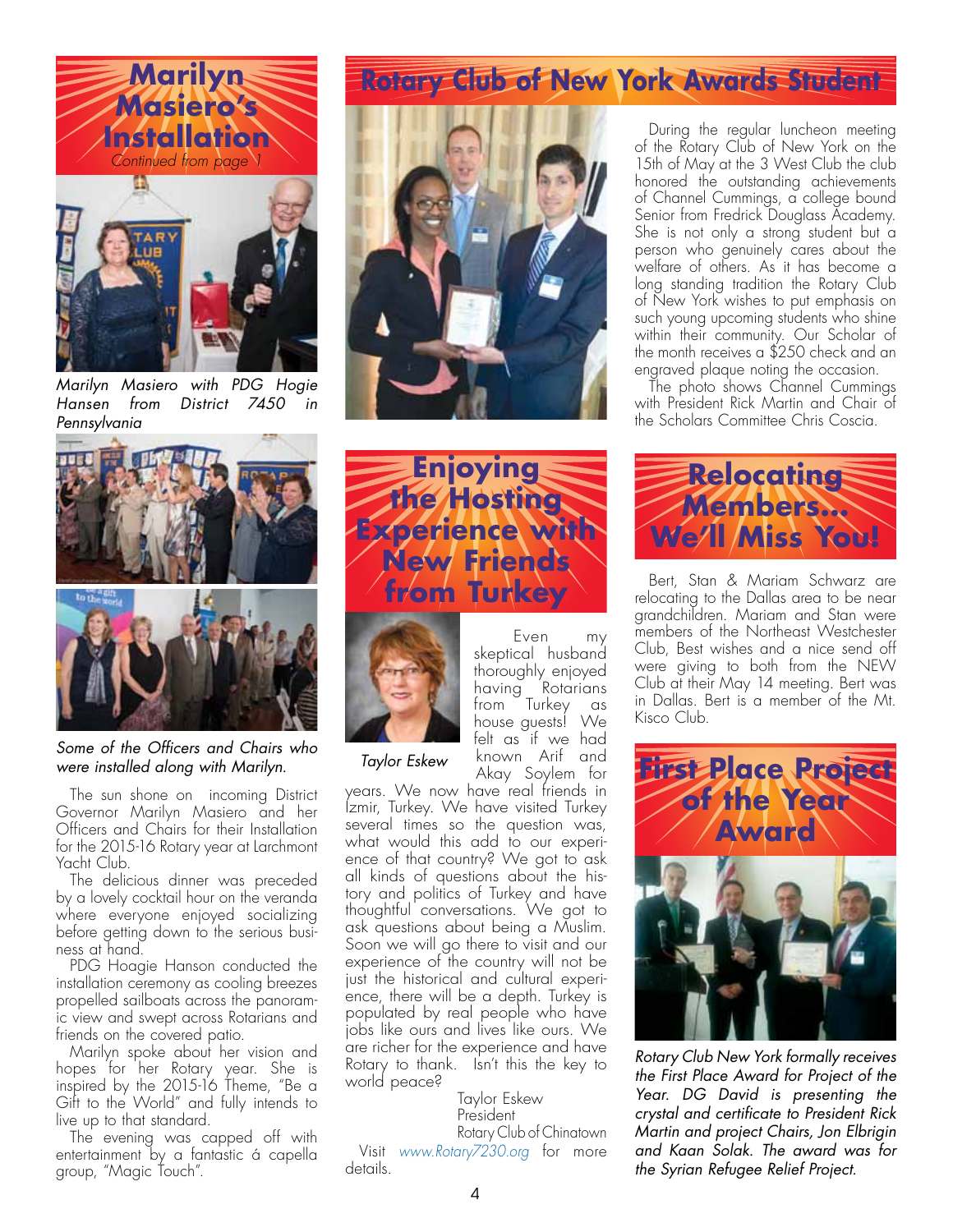# **Briarcliff Rotary Launches Multigenerational Project**



 The Rotary Club of Briarcliff Manor launched a fresh health initiative to to raise health awareness and encourage self-sufficiency: cultivating a "Health Garden" to grow organic fresh vegetables. The project, launched at The Atria on Saturday, May 16, 2015 at 2 p.m., involved the cooperative effort of three generations of Briarcliff residents through the Rotary, the Interact, and the ElderAct.

 The Interact Club at the Briarcliff High School, and the ElderAct Club of Briarcliff Manor, both of which Clubs are sponsored by the Rotary Club or Briarcliff Manor, were also active participants in this multi-generational effort. Interact Club members are high school students, while the ElderAct Club members are senior citizens who are unable to become members of Rotary due to reasons of logistics, health, or other constraints.

Rotarian Past President Anne Cargill and Atria's "Engage Life" Director Jennifer Green organized the multigenerational project, while Rotarian Vijaya Jain, a certified nutritionist and food research scientist who is also a member of the Briarcliff Rotary, guided the where, when and what of the vegetables planted, and other aspects of care for a healthy garden. Rotarians Kris Chittur, Scott Lanoff, Eric Lebenson, Rachel Leihbacher, and Jim Lupfer, participated, as did Interactors Akshara Chittur, James Fludgate, Lindsey Heier, Isabel Klein, Sam Lanoff, Erica Rebisz, and Alexandra Schoepke, and

*The Rotary Club of Briarcliff Manor worked with their Interact Club from Briarcliff Manor H.S. and the Elderact Club to cultivate a "Health Garden". Pictured (l. to r., top to bottom): The Interact group working, Briarcliff Manor Rotarians, Elderacters Peggy Frese and Louise Gerchberg and Peggy gardening.*

ElderActors Sylvia Karas , Louise Gerchberg and Peggy Frese.

The three generations worked side by side seamessly on this beautiful Saturday afternoon - dig-

ging, troveling and weeding, preparing the garden bed and planting, and finally, watering the garden. What had been an unsightly mish-mash of weeds at 2 p.m. became by 4 p.m. a delightful, young garden waiting to sprout bountiful amounts of tomatoes, basil, peppermint, sweet paper and cucumber. ""Cleaning out and then planting the garden was very meaningful for us," said Sam Lanoff. "We really enjoyed connecting to the seniors and hopefully they will enjoy the garden."

ElderActors will tend to the garden on a day to day basis, watering and taking care of other necessary activities of constant vigil required for the Health Garden.

"This was a major purpose of ElderAct: presenting opportunities for the generations to work together cooperatively and learn from each other," said Rotarian Past President Kris Chittur, who founded the ElderAct in Briarcliff Manor in 2013, and continues to be an enthusiastic promoter. Interactors, Rotarians, and ElderActors would learn gardening skills and nutritional essentials, and working cooperatively across generations. And hopefully, everyone will develop a taste for garden-fresh vegetables and fruits.

 The Rotary Club of Briarcliff Manor thanks Atria<sup>'</sup> for this opportunity, and hopes this is the harbinger of many similar multi-generational projects. If you have ideas for a multi-generational project, contact Rtn. PP Kris Chittur, at *kchittur@post.harvard.edu*.



 On 1 July, The Rotary Foundation's funding model goes into effect. Sponsors must contribute an additional 5% for any cash contributions made to The Rotary Foundation for global grant applications submitted on or after 1 July. This additional 5% will help offset the costs of processing and administering the funds, which do not go through the three-year investment cycle.

We're updating the online grant application tool to automatically calculate the 5% and to show the total amount required to fully fund the project. Paul Harris Fellow recognition points will be awarded on the full cash contribution, and charitable tax receipts, as applicable, will be on the total amount of the cash contribution. The additional 5% is not matched by the Foundation.

The additional 5% is not required for contributions sent directly to the project bank account. However, these contributions do not generate Paul Harris Fellow recognition points and tax receipts will not be issued by The Rotary Foundation.



Dear Abby,

I am my Rotary Club Membership Chair and really want to bring in new members. Invariably, when someone introduces a



guest to the membership, someone publicly asks them if they'd like to join Rotary on their first visit. Frankly, this does not to seem to be working. What can we do?

Dear Dedicated Membership Chair,

Kudos to you for recognizing an ineffective tactic to recruit a new member. This strategy is no different than proposing marriage on the first date! IT'S EMBRASSING! All I can advise is: *Get to know your guests and give them time to assimulate your great organization and the other members*. After all, Rotary Clubs are "like your extended family," and like a family, it takes time to get to know each other and decide whether or not to be a part of this "new family." (Keep up the good work and see the tip on Page 8).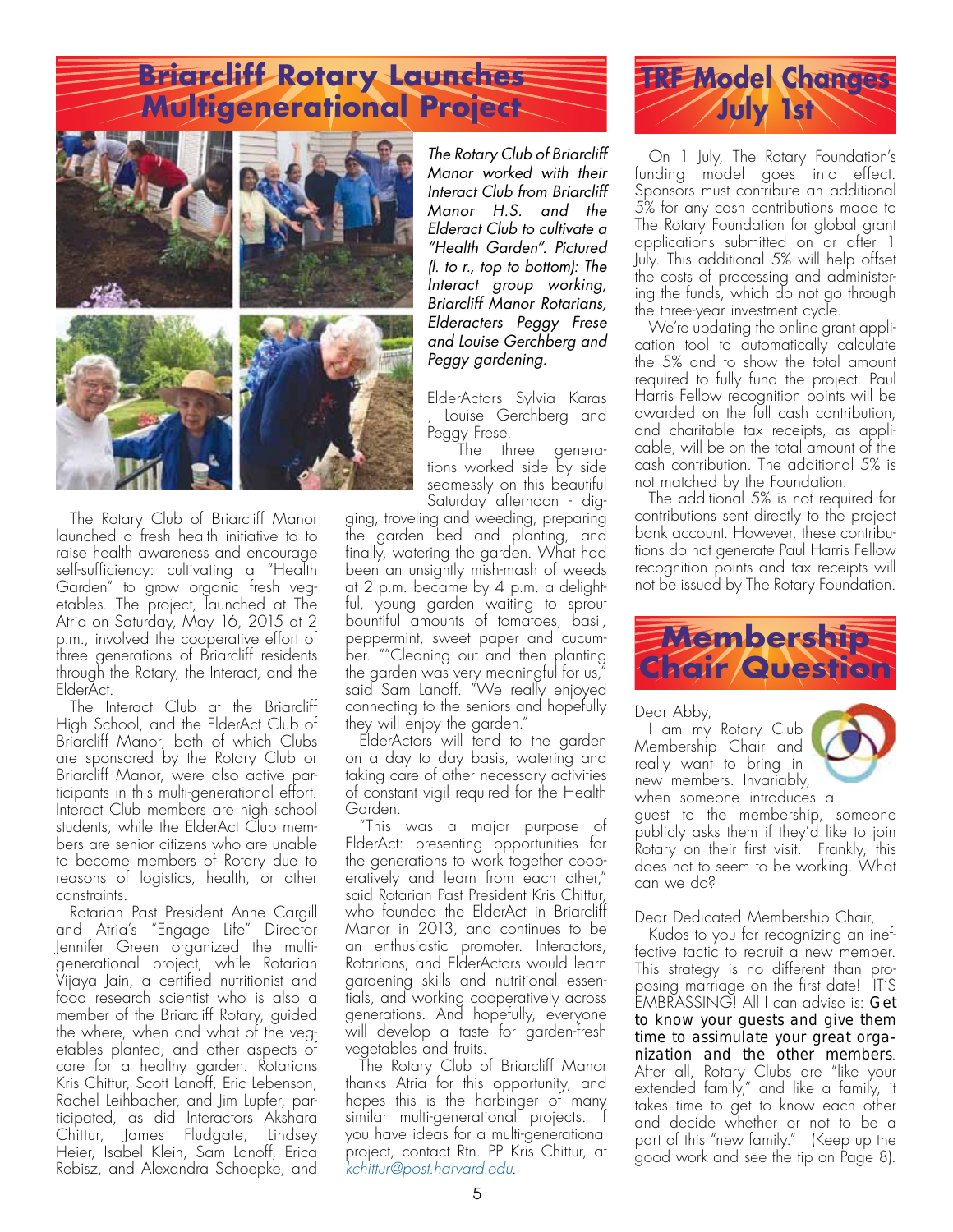# **Rotary Club of White Plains Hosts Botary Rotary of White Plains Hosts Botary Rotary**

For almost 100 homeless county residents, The Westchester Rotary Club's Night To Remember at Grace Church last week was exactly that—an unforgettable charity dining event featuring food and drink from none other than Chef Peter Kelly.

During the event, Kelly and his team of volunteers served a quality meal to 96 homeless people from around the area. And the team didn't just stop there—in order to fully give the attendees a true 5-star dining experience, they transformed the soup kitchen into a formal restaurant. Elaborate flower arrangements and glowing candles were set out to warm the usually utilitarian space. Volunteer, waiters, and the maître d' were dressed in tuxedos, and the tables were set with fine tablecloths and formal silverware. Everyone from Rotary Club members to the mayor to Kelly's staff, wife, and sons lent a hand serving and cooking. Yet for Kelly, it was just a typical day in the



kitchen. "I approached the dinner exactly the same way I would have approached a dinner in my restaurant—with the same quality, presentation, and service."

The dinner was a success, but Kelly saw his work at Grace's Kitchen as more than just an evening of good food: "This was a group effort. The idea was to shine a light on the fact that, you know, Westchester is one of the wealthiest communities and we still have people who are hungry right in our neighborhoods. We have to work together to help solve this problem."

# **Rotary Club of Yonkers-East Yonkers Presents Service Above Self Award**



*Pictured (r. to l.): President Dave Schildwachter, PDG Matts Ingemanson and Sam Enders.*

Sam Enders of the Rotary Club of Yonkers-East Yonkers, has received Rotary International's highest honor – The Service Above Self Award. Only 150 are awarded annually, from over 1.2 million Rotarians worldwide. PDG

Matts Ingemanson and President Dave Schildwachter presented the award to Sam, who divides his time between Yonkers and Liberia.

From very humble beginnings in Liberia, Sam received funding to come to the US, attending Indiana University, becoming an ordained minister. In 2012, he founded the African Dream Academy in Liberia to provide 144 children with education. Currently 444 students receive free tuition, textbooks and uniforms, with over 2,500 on a stand-by list.

 During the Ebola crisis, Sam and others dedicated themselves to helping to eliminate this disease. With support from partners, including Y-EY Rotary, he provided cleansing materials, educating people to protect themselves against Ebola. This effort paid off and Liberia is now Ebola-free. Another accomplishment was transforming the Academy's sole school bus into an ambulance and donating it to the one hospital treating Ebola patients.



*Bill Fishman*

 A Rotary Means Business Meeting is scheduled for Thursday, June 18, 2015 at 8 a.m. Please RSVP by June 16.

Our mission is "Promoting networking in Rotary, and promoting Rotary in the business community."

 Begun in the Rotary Club of White Plains, we invite Rotarians from every Club and prospective members who a Rotarian thinks may be a good candidate for a Rotary Club. We begin and end promptly so people can get to work; cost is only \$5 and includes breakfast – great deal!

Meetings are scheduled for the third Thursday of each month at the law offices of Bill Fishman, 11 Martine Avenue, 12th Floor, White Plains, NY 10606, but please contact **Bill Fishman** at: *lwf7471@gmail. com* to confirm the time and place and for more information.





*Charles DiBartolo Al Lambert*

**Attention Staten Island Rotarians!**  Drop into your own RMB charter meeting on the 2nd Tuesday each month at the Unicorn Diner, 2944 Victory Blvd from 8:30 to 9:30 am. Paul Harris began Rotary with a networking benefit idea. People do business with people they know and trust. RMB on Staten Island is for Rotary members only. Non Rotarians can join Rotary and participate in RMB plus all the Community Service work and social activities of Rotary.

For information call **Charles DiBartolo**, (973) 390-4719 or **Al Lambert** (718) 351- 4200 or email *Charlie.dibartolo@gmail.com*.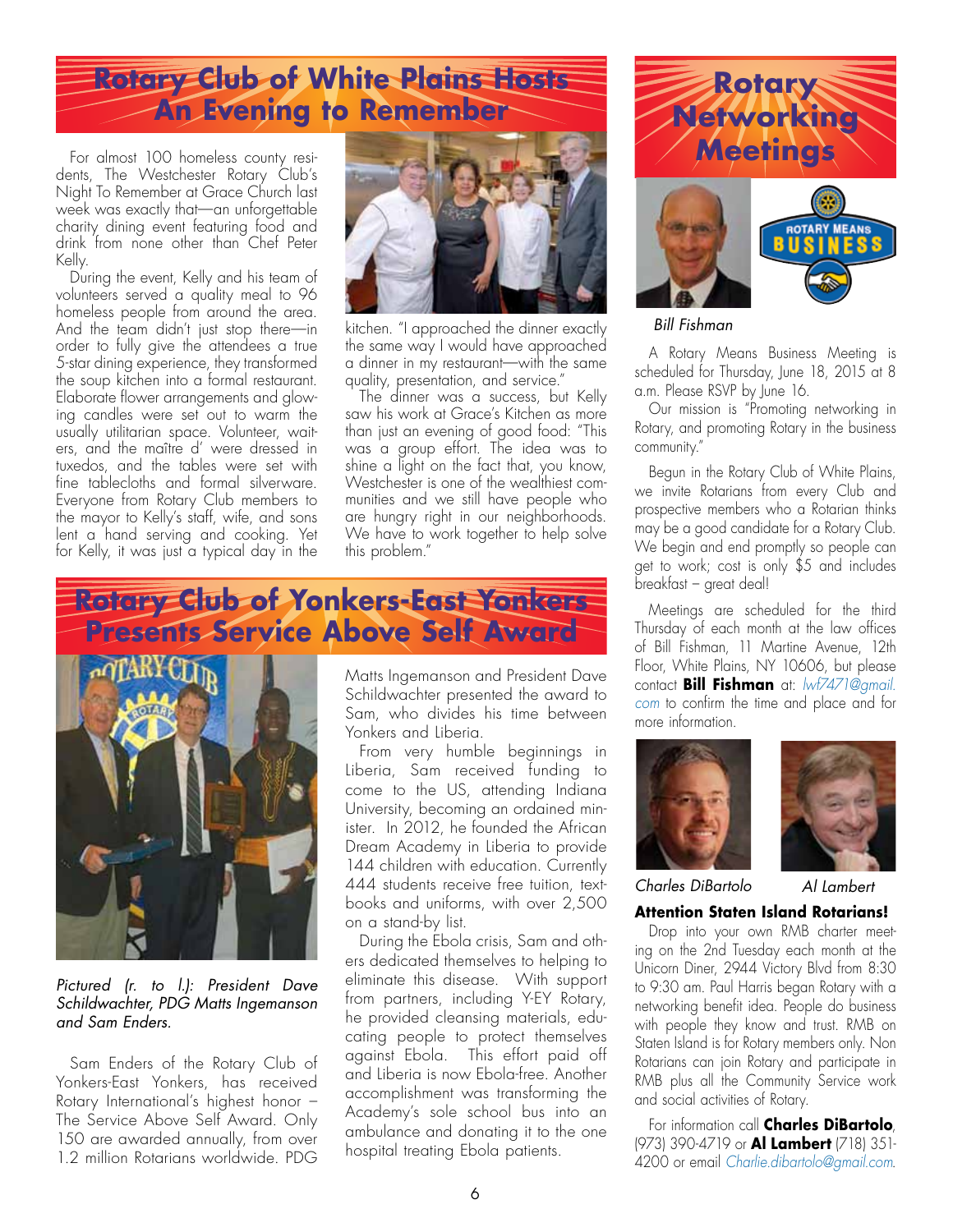# **RCNY Member "On the Move"**



Dear Governor Arrigo Rispoli,

It was my great pleasure to participate and enjoy the two days' Congress you organized in Florence to celebrate the 150 Anniversary of Florence Capital. The location "Air Force Military School" could not have been better chosen and the program absolutely perfect and tailored to the other 100 Anniversary of World War I. The ceremony was moving, from time to time, remembering our grandfathers or any

members of our families who were involved in that terrible event and, at the same time, very joyful listening to the choir and the concert given by young players and singers. Life goes on and we have to construct a better place. The Rotarian Principles aid to achieve this goal.

> Riccarda Matteucci Rotary Club of New York



Be a gift to the world



 Sixty-nine Club leaders attended a very successful, Annual District Training Assembly held in May at the Tarrytown DoubleTree. PDG Ron Wargo, was the keynote speaker. DGE Marilyn and District Trainer Don Lee, PDG, lead the meeting by deliverying leadership training and club processes to assist all leaders operate they club more effectively and more efficiently. Following the DTA, DGE Marilyn held a 'Fill in" PETS for those that did not attend the President Elect Training Seminar in March.

## CLUB ESSENTIALS CHECKLIST

#### **READY FOR ANYTHING**

From new members to special guests, meetings to events, make sure<br>your Rotary Club is prepared all year round. Keep supplies on hand to ensure programs run smoothly and members have all they need.

#### MEETING ITEMS

- □ Trading Banners
- □ New Member Kits
- D Club / District Banner
- □ 4-Way Test Banner
- D Bell (can be custom engraved)
- □ Bell Mallet (Striking Gavel)
- □ Bell Case
- D Member Pins (also available in magnetic!)
- □ Officer Pins
- □ 4-Way Test Coins
- □ 4-Way Test Cards
- □ Rotary Meets Here Road Sign
- □ Rotary Meets Here Plaque □ "You're Invited" / "You're the
- Missing Piece" Cards
- □ Rotary Stationary
- □ Rotarian at Work Shirts
- **D** Custom Embroidered Shirts with Your Club's Name
- □ Round Name Badges Storage Case

#### **BADGES**

- **D** Engraved Plastic Badges
- D Credit Card Style Badges
- D Visiting Rotarian Report Cards & Stick-On Badges
- D Guest Stick-On Badges
- □ Rotary Lanyard / Badge Holder

#### **GUEST SPEAKERS**

- □ Guest Speaker Card of Appreciation
- 4-Way Test Medallion
- n "In Appreciation for Being" Our Guest Speaker" Brass **Ballpoint Pen**
- T "Thank You Guest Speaker" Rosewood Handle Letter Opener
- □ Guest Speaker Classical Music CD
- C Guest Speaker Jazz Music CD □ Guest Speaker Sand Timer

ORE SELECTIONS<br>MORE EAVINGS<br>VISIT RUH.COM

## YEAR-END AWARDS BANQUET | CHECKLIST

FOR ALL THEY DO

Celebrate the service, achievements and dedication of the members that make your Rotary Club a community leader. Remember to recognize their contributions with a show of appreciation, like an inspiring plaque or handsome pin.

## **OFFICERS**

- **D** Past President
- $\square$  President
- □ President-Elect
- **D** Vice President
- **D** Club Secretary
- **D** Club Treasurer
- □ Sergeant at Arms

#### **BOARD MEMBERS/ COMMITTEE CHAIRS**

- **Board of Directors**
- Club Service Chair
- D Community Service Chair □ Youth Service Chair
- 
- **D** International Service Chair D Vocational Service Chair
- 
- □ Membership Chair
- **D** Foundation Chair
- **D** Fund Raising Chair
- O Club Administration Chair
- D Service Projects Chair
- □ Conference Chair
- □ Assistant Governor

## **ACHIEVEMENT**

- □ Rotarian of the Year
- D Quiet Rotarian of the Year
- D President's Award
- □ Governor's Award of Excellence
- D Service Above Self Award
- D Four-Way Test Award
- D Above & Beyond Award
- □ Rookie of the Year
- □ Rising Star
- D Appreciation Award
- D Distinguished Service Award
- **D** Excellence Award



We're Not The Best Because We're The Oldest... We're The Oldest Because We're The Best.

MORE SAVINGS.<br>VISIT RUH.COM